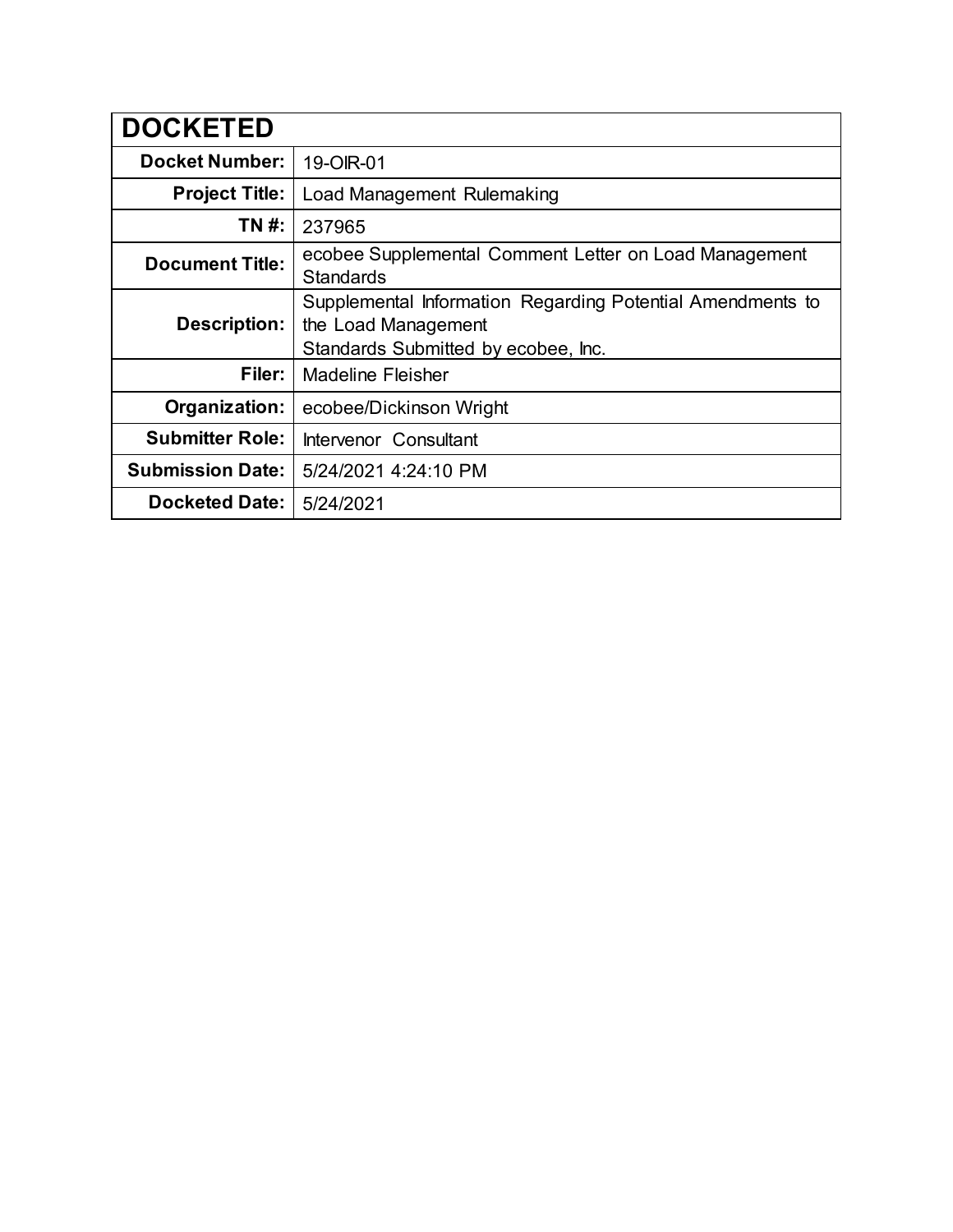## $\overline{1}$

### *Via e-filing*

May 24, 2021

California Energy Commission Dockets Office, MS-4 Docket No. 19-OIR-01 1516 Ninth Street Sacramento, CA 95814-5512

### **Supplemental Information Regarding Potential Amendments to the Load Management Standards Submitted by ecobee, Inc.**

ecobee submits this letter to provide three items of supplemental information in support of its earlier comments regarding the California Energy Commission's Load Management Rulemaking, docketed on April 23, 2021. $<sup>1</sup>$  ecobee continues to support the</sup> Commission's goal of updating its decades-old Load Management Standards in order to facilitate the implementation of the flexible load management technologies needed to achieve California's emissions reduction targets in a cost-effective manner. We hope the information below will prove helpful as the Commission works toward that important goal.

### Visibility of Flexible Load Resources for Grid Operators

In our April 23 comments, ecobee stressed the importance of establishing a mechanism to provide visibility for utilities and other grid operators such as the California ISO (CAISO) to know where and in what amounts customer load is changing when an Automation Service Provider (ASP) responds to rate signals as contemplated in the draft Staff Report.<sup>2</sup> As one potential model for such a mechanism, we cited a pending proceeding where the Arizona Corporation Commission has directed the Arizona Public Service Company (APS) to establish a tariff providing for the aggregation of distributed storage and demand-side resources based on their provision of capacity, demand reduction, load shifting, locational value, voltage support, and ancillary and grid services, among other operating characteristics, and also directed that the tariff should provide compensation to the suppliers of these services. As we previously noted, this type of tariff can provide a platform for utility programs to enter into contracts with ASPs directly implementing load management that allow for communication regarding the timing, location, and amount of customer load shifting.

APS has now issued a request for proposals (RFP) for provision of the specified Distributed Demand-Side Resources (DDSRs) in order to inform its tariff design, including generic energy and capacity resources and locational resources to relieve peak-season

<sup>&</sup>lt;sup>1</sup> ecobee Comments on "Draft Staff Report: Analysis of Potential Amendments to the Load Management Standards" (Apr. 23, 2021) ("April 23, 2021 Comments"). 2 *Id.* at 2-3.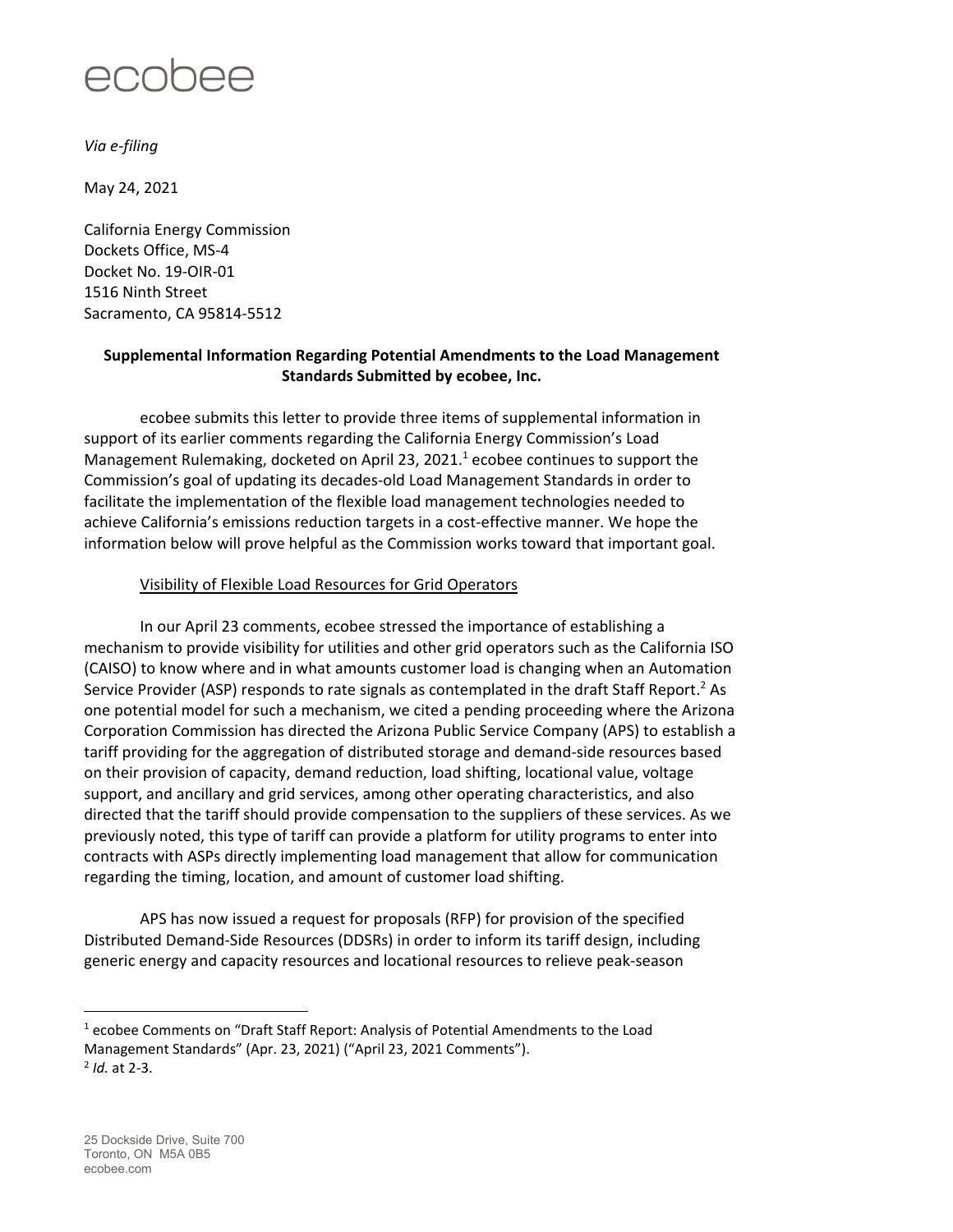capacity constraints on specific distribution feeders.<sup>3</sup> The utility's explanation of the context for this RFP confirms that Arizona is seeking to follow a path similar to California, by utilizing a combination of:

clean energy resources and flexible capacity resources to maintain system reliability, particularly during summer system peak load times, in an environment of continued customer growth, expiring wholesale contracts, and increased customer adoption of DDSRs. APS must be able to respond to changes in customer demands or supply needs in real time, and APS seeks to develop a portfolio of resources that will enable it to do so.<sup>4</sup>

The list of technologies eligible for the RFP include several that have been identified as candidate flexible load resources in this proceeding, including smart thermostats, water heating controls, electric vehicle chargers, and others.<sup>5</sup> All types of products would be compensated at a fixed capacity and/or energy value.<sup>6</sup>

We highlight the issuance of this RFP to note that APS seeks to procure these demand-side resources through a "load management agreement" with participating vendors that sets forth key contract terms such as performance requirements. APS's practical approach of procurement through streamlined contracts with resource providers is wellsuited to ensure it has visibility (and appropriate input into) into the size, timing, and characteristics of flexible load resources. We continue to encourage the Commission to consider a similar mechanism as part of the implementation of revised Load Management Standards in California.

#### Streamlined Use of the Rate Identification Number Access Tool

The Draft Staff Report in this proceeding recognizes that Automation Service Providers (ASPs) cannot facilitate customer load management without knowing "the timing and prices of their assigned electricity rate to respond appropriately," and therefore proposes establishing a standardized statewide Rate Identification Number (RIN) Access Tool to allow customers to authorize third-party ASPs to access the applicable RIN on the customer's behalf.<sup>7</sup> However, the Draft Staff Report does not specify the steps an ASP must take to carry out this process. ecobee's April 23, 2021 Comments highlighted the need to ensure that this mechanism is as frictionless as possible for a customer, and here we seek to provide supplemental information as to how to carry out such an approach.

<sup>&</sup>lt;sup>3</sup> ACC Docket No. E-01345A-19-0148, APS, 2021 Distributed Demand-Side Resources Request for Proposals – Draft (May 20, 2021), *available at* 

https://docket.images.azcc.gov/E000013623.pdf?i=1621588041667.

<sup>&</sup>lt;sup>4</sup> *Id.* at 4.<br><sup>5</sup> *Id.* at 7-8.<br><sup>6</sup> *Id.* at 12.

<sup>&</sup>lt;sup>7</sup> Draft Staff Report, Analysis of Potential Amendments to the Load Management Standards (January 2021) at 13-14.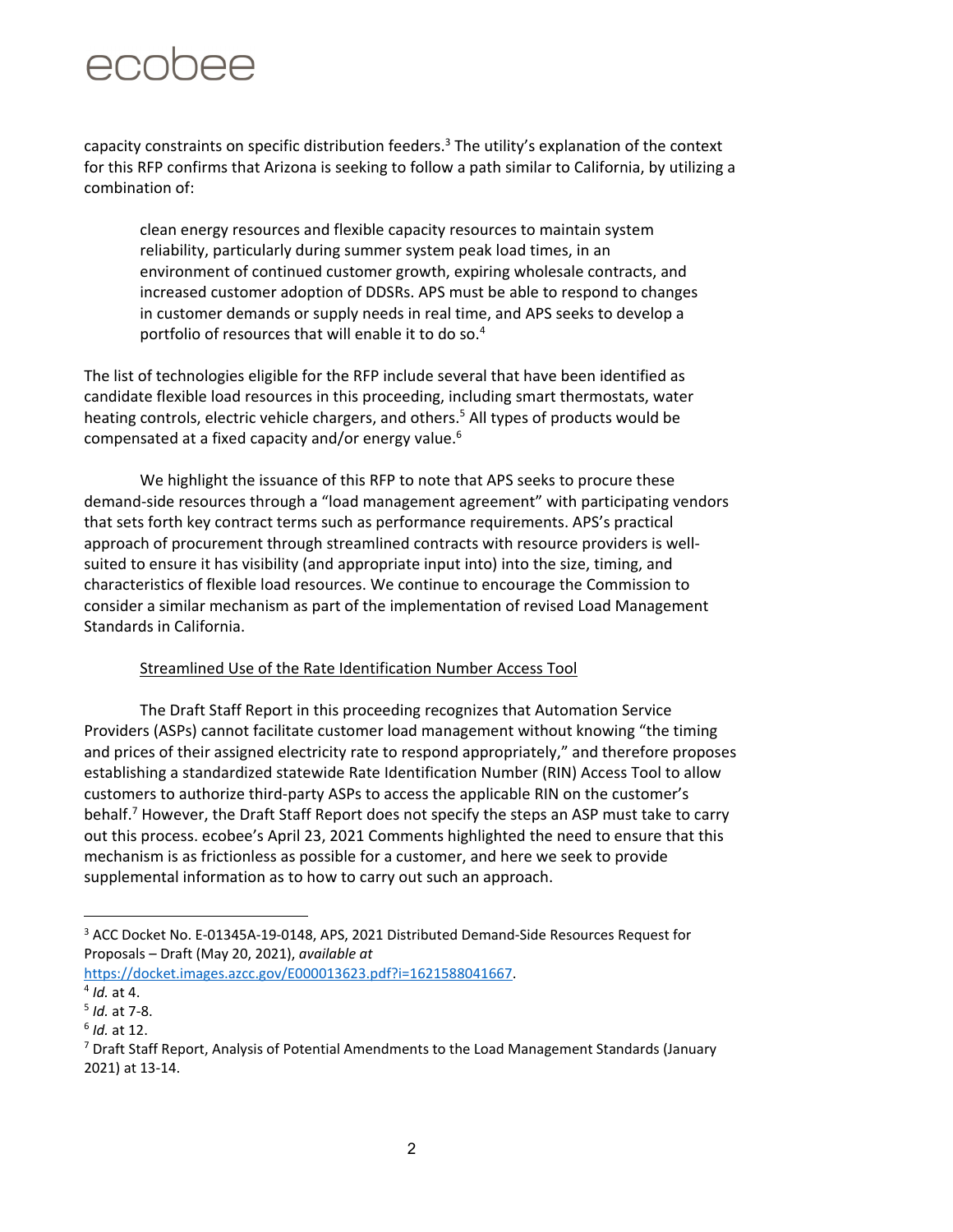# <u>ACODAA</u>

Our experience has been that one of the main obstacles to tapping into the value of flexible load management technologies is the prevalence of cumbersome enrollment mechanisms that require customers to provide information that is not easily accessible, such as a utility account number.<sup>8</sup> We have therefore previously urged the Commission to adopt an approach to implementing the RIN Access Tool that does not similarly require a customer to provide arcane information to an ASP.<sup>9</sup> As noted in the Draft Staff Report, the RIN Access Tool would partly be designed to address the issue that "less tech-savvy or hard to reach customers" aren't able to easily determine their applicable rate and provide it to an ASP.<sup>10</sup> Indeed, ecobee's earlier comments in this proceeding highlighted that a significant proportion of all customers are likely to have difficulty identifying what utility tariff they're on.<sup>11</sup> The Commission should not expect those same customers to provide an ASP with other obscure information such as a utility account number in order to enable utilization of the RIN Access Tool. ecobee stresses that the solution proposed here should not be worse than the problem itself.

In our April 23, 2021 comments, we pointed to Smart Meter Texas (SMT) as an example of successful implementation of a streamlined mechanism that has greatly increased customer participation rates in demand response compared to more laborious enrollment processes in other jurisdictions.<sup>12</sup> Here we provide additional details regarding the SMT approach to inform the Commission's consideration of this issue.

The SMT data repository was established over a decade ago through a collaborative effort among a range of stakeholders including Texas utilities, the Public Utilities Commission of Texas (PUCT), retail energy providers, in-home device manufacturers, and consumer advocates, as a statewide clearinghouse for smart meter data and associated customer information.<sup>13</sup> In 2017, the PUCT initiated a proceeding to update the business requirements for SMT. In the course of this effort, stakeholders recognized that burdensome requirements for customer authorization and enrollment with a service provider had resulted in low utilization of SMT.<sup>14</sup> Accordingly, the parties entered into a unanimous settlement to update and streamline the business requirements for SMT, including by allowing any SMT user to

<sup>8</sup> April 23, 2021 Comments at 4-5.

<sup>9</sup> *Id.* 

<sup>10</sup> Draft Staff Report at 13.

<sup>&</sup>lt;sup>11</sup> *See* ecobee Comments on the Draft Load Management Standards (Mar. 16, 2020) at 2-3.<br><sup>12</sup> April 23, 2021 Comments at 4-5.

<sup>13</sup> Understanding Smart Meter Texas - Version 2.0 (Nov. 3, 2014), *available at*  http://www.ercot.com/content/wcm/key\_documents\_lists/27280/FINAL\_Understanding\_Smart\_Mete r\_Texas.pdf. 14 *See* PUCT Docket No. 47472, Joint Motion to Admit Stipulation (Jan. 29, 2018), Ex. F, Supplemental

Direct Testimony in Support of Stipulation of Mona Tierney-Lloyd at 2-3.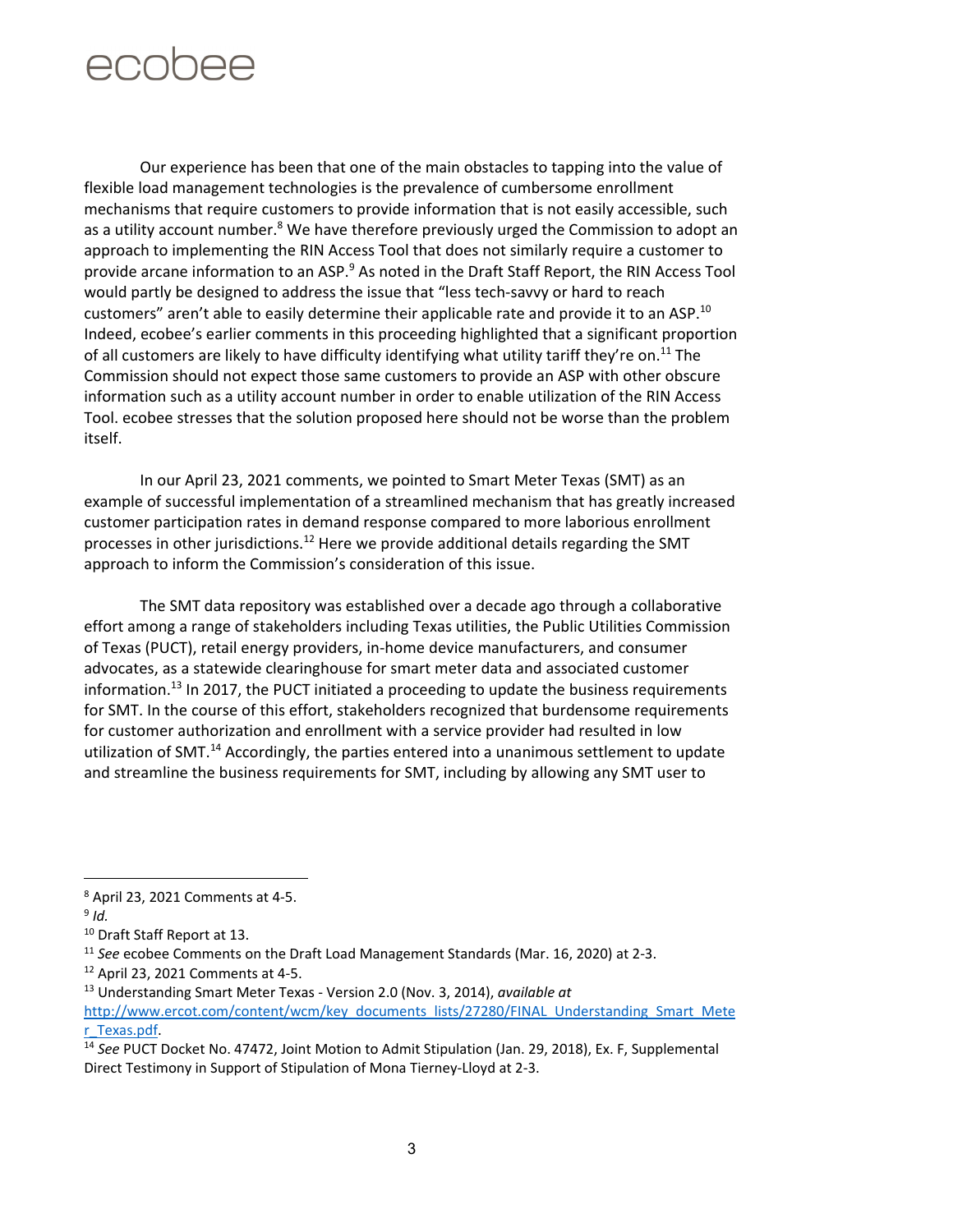$\overline{a}$ 

access certain customer premise information, including the customer's unique "Electric Service Identifier ID" (ESI ID) for a given address.<sup>15</sup>

This approach has proved effective in facilitating demand response participation, without requiring individual customers to hunt down their ESI ID or navigate other needlessly burdensome enrollment requirements. SMT enables third party ASPs to look up the applicable ESI ID for customers using their address.<sup>16</sup> The ESI ID can then be provided to ERCOT to measure and verify event impacts.<sup>17</sup>

We believe this type of streamlined system would likewise be appropriate for ASPs seeking a customer's rate information through the proposed RIN Access Tool. This would increase participation by reducing friction for customers to provide load flexibility resources by enabling them to check a box or enable a feature in an ASP's app that indicates to the ASP that they want an automated response.<sup>18</sup> The rest of the work then would be left to the ASPs to access the appropriate rate information using the RIN tool if it can be matched using the address of the premise, similar to SMT.

#### Direct Utility Implementation of Load Flexibility Incentive Programs

ecobee's April 23, 2021 Comments highlighted the need to ensure that any CEC action to realize the benefits of flexible load management technologies through ASPs is accompanied by the establishment of utility programs that actually incentivize customer adoption of such technologies.

On May 20, 2021, the California Public Utilities Commission (CPUC) voted to adopt a proposed decision in R. 13-20-005 that shifts the goal-setting and cost-effectiveness evaluation methodologies for utility energy efficiency programs to a new "total system benefit" framework that focuses on long-duration GHG reductions and grid benefits, versus

<sup>15</sup> *See* PUCT Docket No. 47472, Joint Motion to Admit Stipulation (Jan. 29, 2018), Ex. A, Attachment 1, SMT 2.0 Business Requirements (Business Requirement 20 allowing any SMT user to display / export / download / transfer premise information).

<sup>16</sup> *See* SMT 2.0, Retail Electric Provider (REP), Competitive Service Provider (CSP), ERCOT, PUCT, and TDSP User Guide (Mar. 25, 2021) (explaining how to view premise attributes for a given customer); ESI ID Lookup, ESI ID Lookup By Address and Zip Demo,

http://www.esiids.com/screen\_shots/demo\_esiids\_xml.html (example of tool for querying SMT by address to look up customer ESI IDs).

<sup>&</sup>lt;sup>17</sup> ERCOT, Emergency Response Service Technical Requirements and Scope of Work February 1, 2021 through May 31, 2021, *available at* http://www.ercot.com/services/programs/load/eils.<br><sup>18</sup> As noted in ecobee's prior comments, the more onerous enrollment process for California's Demand

Response Auction Mechanism, requiring customers to provide utility account numbers, led one participating DR provider to experience an enrollment rate of just 3% of eligible, targeted California customers versus an enrollment rate over 40% for the equivalent program in Texas. April 23, 2021 Comments at 4-5 & footnote 8.